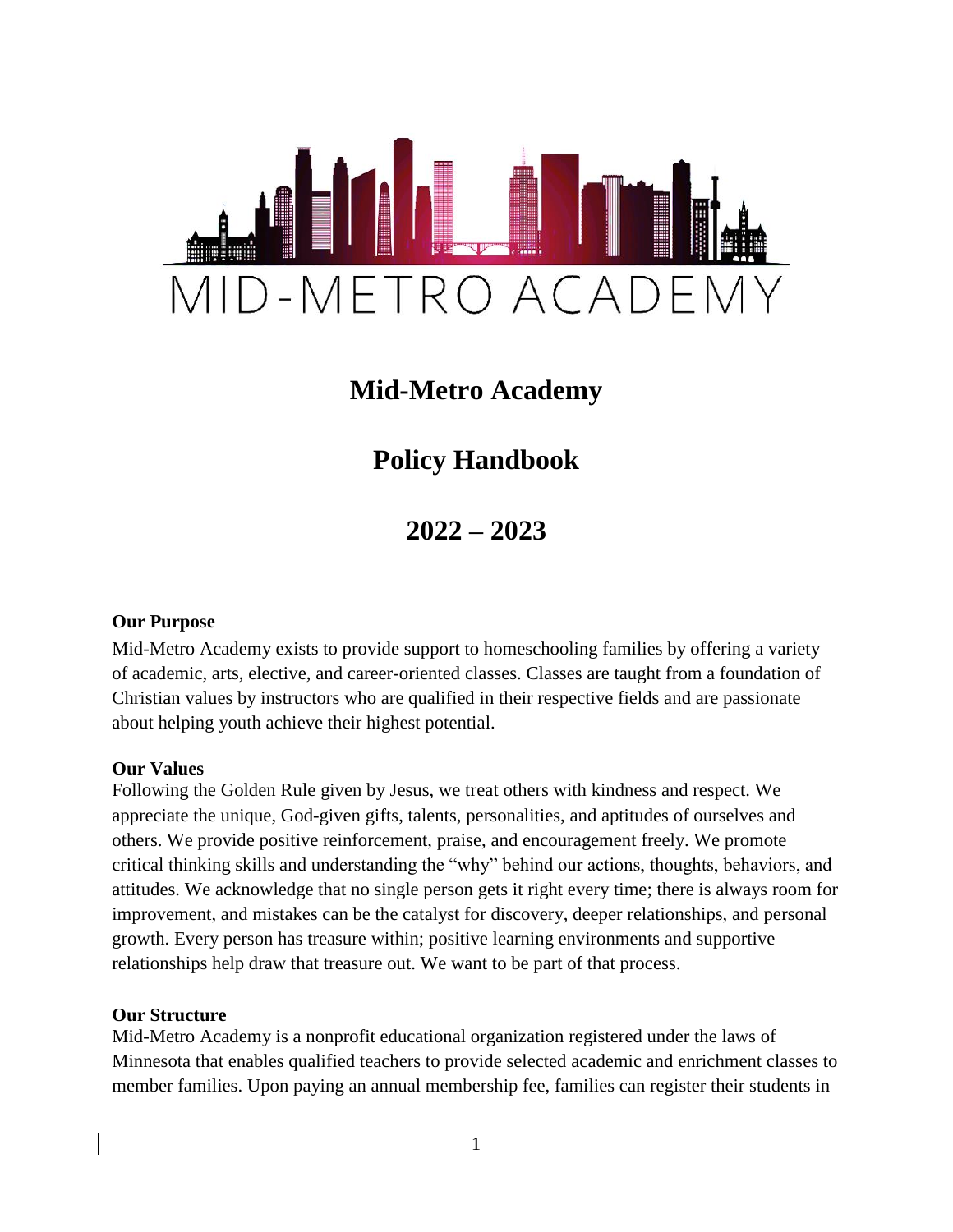grades 7–12 for the classes that meet the educational goals of their own homeschool. Some classes are open to "gap year" students (students who graduated the previous spring) and adults. Families pay tuition directly to the instructors via credit card or PayPal. Mid-Metro Academy is not a school and does not keep transcripts or submit reports to the school district superintendent or the State of Minnesota. Member families are responsible for those functions under Minnesota homeschool statutes.

#### **Responsibilities**

#### **Instructor Responsibilities**

Mid-Metro Academy instructors have been chosen because they have expertise in the subject(s) that they teach, a love for teaching students, and a commitment to Christian values. Instructors may assign homework, quizzes, or tests for students to complete between classes, and they may administer tests and quizzes during class. Instructors will provide parents with a syllabus at the beginning of the school year that will provide an overview of course lessons and assignments, due dates, and other expectations.

Some instructors make use of learning platforms such as Edmodo and Google Classroom. If so, they will provide the information you need to participate. Instructors may also use features of Mid-Metro Academy's website [\(www.midmetroacademy.com\)](http://www.midmetroacademy.com/) to engage and communicate with students and/or parents. Each instructor will establish his or her own parameters for keeping parents advised of student progress.

If an instructor is ill or is unable to hold a given class for some other reason (travel, family emergency, etc.), the instructor will communicate directly with student families about making up the lesson for the week. Possibilities include a Zoom class, a recorded video, additional assignments, forum posts, or a substitute teacher. Instructors will make every effort to deliver the full content of the course even when unexpected events arise. We appreciate your understanding and flexibility.

Since instructors are hired directly by parents, parents should feel free to contact instructors as needed.

#### **Parent Responsibilities**

As the person in charge of their students' education, parents are responsible for encouraging and supervising their students in their homework and course activities and making sure that work is submitted to the instructor on time and in the proper format. This may include helping students to complete an assignment or correcting assignments or quizzes and proctoring tests. Although instructors may provide scores or recommendations for grades, parents assign their students' final grades and/or credits in compliance with state homeschool statutes.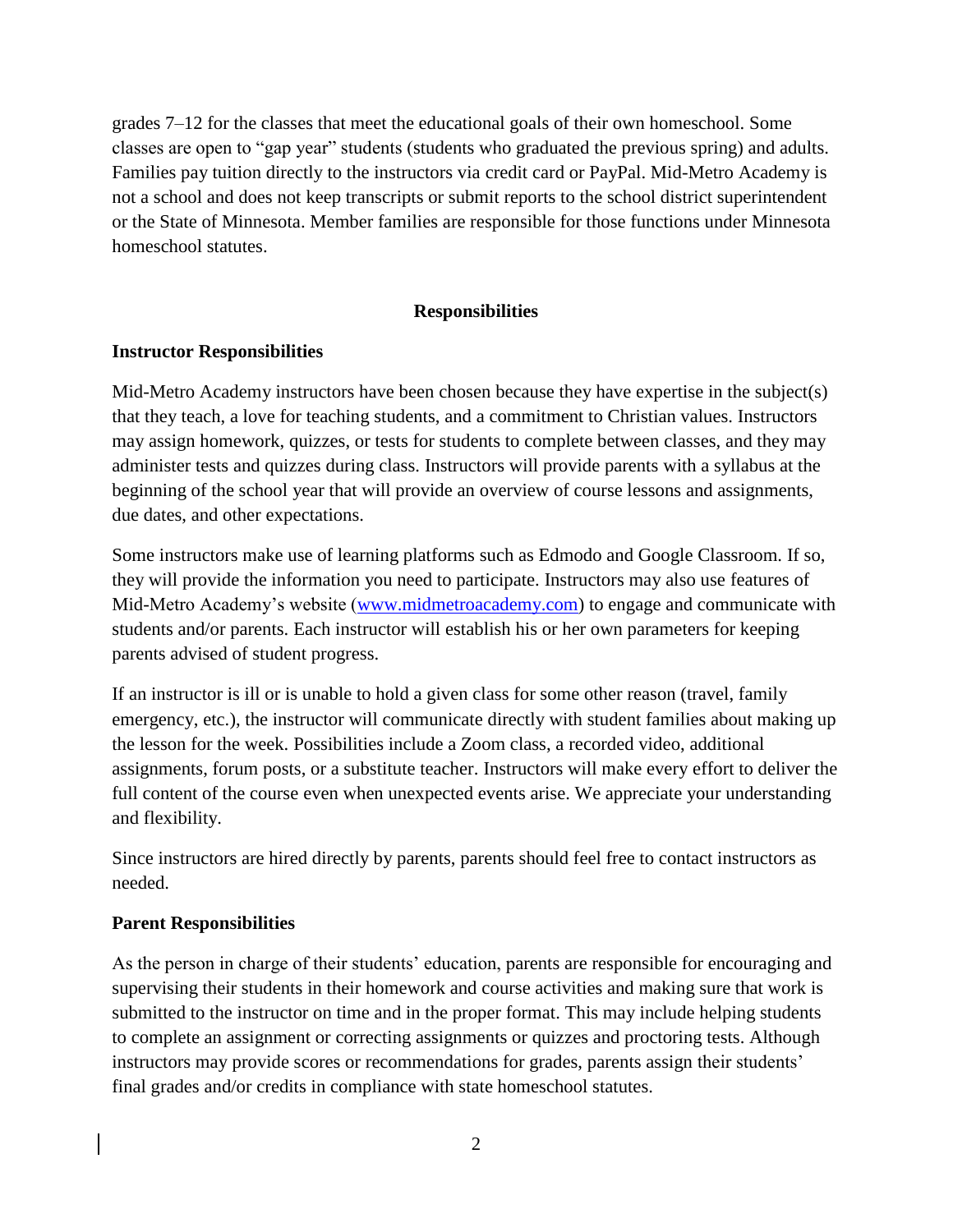Since Mid-Metro Academy is a drop-off academy, parents must see that the students arrive on time and are picked up promptly. Parents may not attend class with their student. Students must be picked up no later than 3:45 (except for students taking a  $5<sup>th</sup>$  period class, who must be picked up no later than 15 minutes after the end of the period).

One adult from each family is responsible for volunteering once per semester to help with monitoring study hall, lunch, doors, and hallways, or they may help out with open houses, special events, or Parent-Teacher Association meetings. There will be a separate sign-up link on the website for claiming volunteer slots. Those who are unable or don't wish to donate their time may opt to pay a waiver fee of \$40 per semester. Those who do not claim a volunteer slot by the deadline will be invoiced for \$40. They will not be able to register for the next semester until their invoice is paid. The \$40 waiver fee enables MMA to pay someone to work the four-hour shift that is left unfilled.

## **Student Responsibilities**

For most classes, students will receive homework assignments each week that must be completed by the following class period. Students should complete all their assignments to the best of their ability and by the due date. Students should arrive to class on time with their completed assignments and should participate fully in class activities. Students should approach each class period with the enthusiasm of an active learner, knowing that what they get out of the experience depends on what they put into it. Students should follow the Golden Rule given by Jesus, treating others—peers, instructors, adult volunteers, and site personnel—with kindness and respect. They should respect all site property and any property belonging to instructors, taking care not to be wasteful or destructive. All students must follow Mid-Metro Academy's Code of Behavior. Students should report bullying or inappropriate behavior to their instructor or monitor immediately.

#### **Financial Responsibilities**

Annual Family Membership: Before they may register for classes, families must join Mid-Metro Academy by paying a \$75 annual family membership fee. Those joining only for second semester pay \$40. Those who join at mid-year should send an email to [help@midmetroacademy.com](mailto:help@midmetroacademy.com) before attempting to complete online registration so the fee can be adjusted.

Class Tuition: Tuition varies by class and is paid directly to the instructor via credit card or PayPal upon registration. Your email confirmation from PayPal or USAePay serves as your receipt. Instructors pay a portion of the tuition payments they receive to Mid-Metro Academy for rent, administrative costs, and liability insurance. For full-year classes, tuition may be paid in full in the fall or in two equal payments. Fall semester tuition is due by August 15, 2022; spring semester tuition is due by January 2, 2023. Late registration fee: Registrations after August 15 and payments after January 3 will incur a \$25 late fee. For full-year classes, if payment for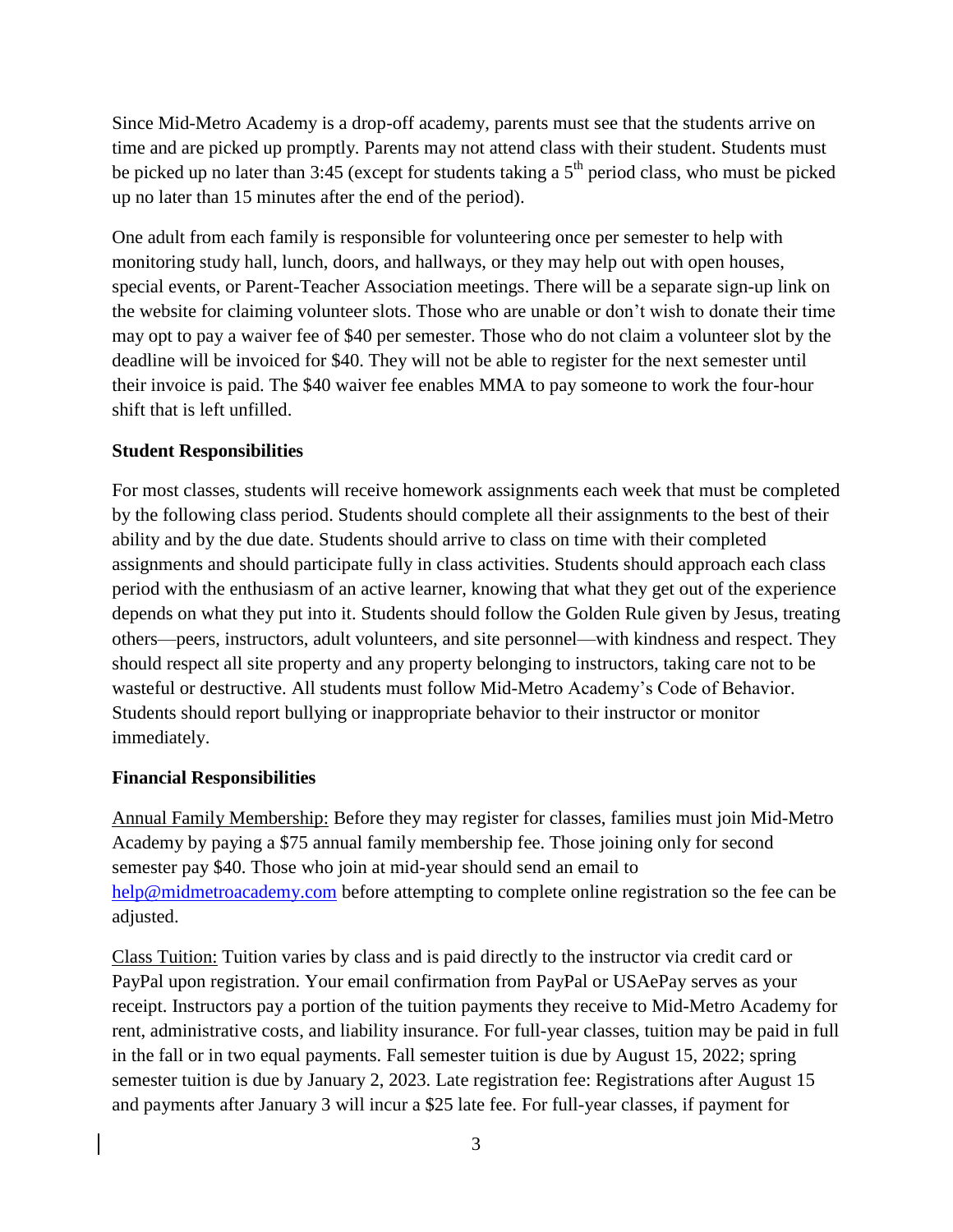spring is not made by January 3, the student could lose his or her place in class. Please make all payments in a timely manner.

Supplies and Textbooks: If the instructor is collecting additional fees beyond tuition, such as supplies or textbook fees, those fees will be noted on the registration page, and the amount indicated will be due with the first semester payment. Many classes require that you purchase a textbook or other supplies for the class. Instructors will provide that information to registrants, and parents are responsible for purchasing those items on their own and making sure students have all required materials on the first day of class.

Withdrawing from a class: You may remove your student from a class for which he is registered without penalty until July 1, 2022. If you haven't paid, you may cancel the registration yourself and your invoice will be canceled as well. If you have paid, it is your responsibility to contact the instructor and request a refund. The instructor will remove your student from the roster and process your refund. Credit card processing fees and PayPal fees are not refundable. To withdraw from a class after July 15, email the instructor. If you withdraw between July 1 and August 15, the instructor will refund you the tuition amount less processing fees and a \$25 withdrawal fee. If you withdraw after August 15 but before the first day of class, your refund will be \$85. If you withdraw after the first day of class but before 12:01 a.m. on the second day of class, your refund will be \$50. No refunds will be issued for withdrawal after the day of the second class meeting. If the instructor has already purchased textbooks and supplies, those fees are nonrefundable at any time after registration.

Class cancellation: If the class is canceled by the instructor or Mid-Metro Academy, you will be issued a full refund less credit card or PayPal processing fees.

## **General Information**

**Building Use:** Students must enter only through designated doors. These policies will be clarified at the beginning of the school year. Students must remain in the Mid-Metro Academy part of the building at all times. All other areas of the facility are off limits unless accompanied by Mid-Metro Academy staff or instructors. Students who are not in a class that they're registered for must be in Study Hall or the Student Lounge. They may not hang out in hallways or unused classrooms. Students must comply with security measures and must keep their own safety and the safety of others in mind. For example, exterior doors must remain closed and should not be propped open. Students should not admit someone who is not authorized to be on the property.

#### **Communication**

Email: Our primary mode of communication is email. You must have an email address in order to register and participate in Mid-Metro Academy, and you must check that email inbox regularly.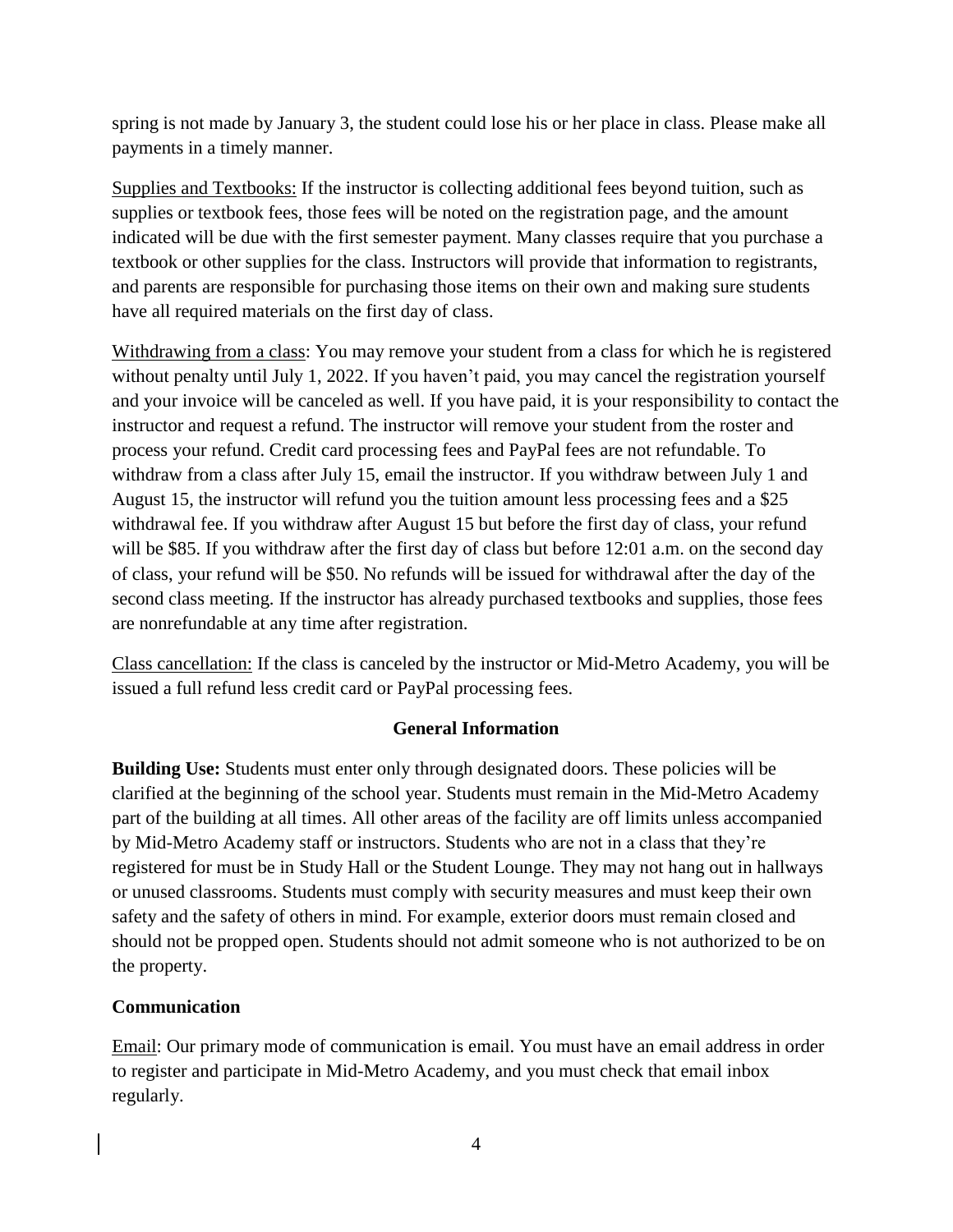Website: All forms, policies, and other important information will be posted on our website, [www.midmetroacademy.com.](http://www.midmetroacademy.com/) Instructors have their own pages on the website. Make sure you know how your student's instructors plan to use the website to communicate class information to you.

**Course Prerequisites and Grade Levels:** A student must be twelve years old by September 1 of the current school year in order to take classes unless special permission has been granted by the instructor. The grade levels shown on the registration page are those recommended by the instructor for the class. If your student falls outside the recommended grade level but you want him or her to take the class, contact the instructor for approval before registering. Similarly, if you believe your student should take a class even if a prerequisite has not been met, you must obtain instructor approval before registering.

**Drop-Off/Pick-Up Procedure:** Cars may not stop on Prior Avenue in front of Entrance J. Either enter the alley from North Moore Street and drop students off or pick them up in the alley or turn onto Dayton and drop students off in front of Entrance I. Do not drop students off or pick them up in front of the playground or in front of the Pre-School Entrance on Dayton Avenue. You may also park in the lot on Dayton and Prior if space is available. The Mid-Metro Academy Entrance is Entrance J on Prior Avenue. Please do not enter or exit at any other door.

**Instructors:** Mid-Metro Academy is not a school, so it doesn't hire teachers. Instructors who offer courses through Mid-Metro Academies are not employees but are independent contractors hired by parents. Mid-Metro Academy chooses instructors based on their credentials, experience, references, and other criteria the Mid-Metro Academy Board and staff deem important. Mid-Metro Academy endeavors to find instructors of the highest quality, standards, and integrity, but we cannot guarantee that they will meet every parent's expectations, nor can we guarantee their performance.

Complaint Resolution Process: Although it is rare, parents may have a complaint about a class or an instructor. If this happens, first contact the instructor via email. Our teachers want to serve our families and meet your expectations. You may request a phone, video, or in-person meeting if you feel the issue warrants it. Clearly describe your complaint and request a specific action step within the instructor's control that would resolve the issue. The vast majority of all conflicts can be resolved this way. However, if you and the instructor can't reach a satisfactory solution, email [director@midmetroacademy.com](mailto:director@midmetroacademy.com) to explain the situation or set up a meeting to discuss it. The director and/or the Mid-Metro Academy board will seek to mediate the conflict. However, keep in mind that instructors are independent contractors, not employees, so MMA gives them a wide measure of autonomy.

**Late or Second-Semester Enrollment:** New students will be accepted up to the third week of fall semester with the tutor's approval if space is available. Tuition will not be prorated for students who join the class already in progress. Mid-year entry may be possible in some classes.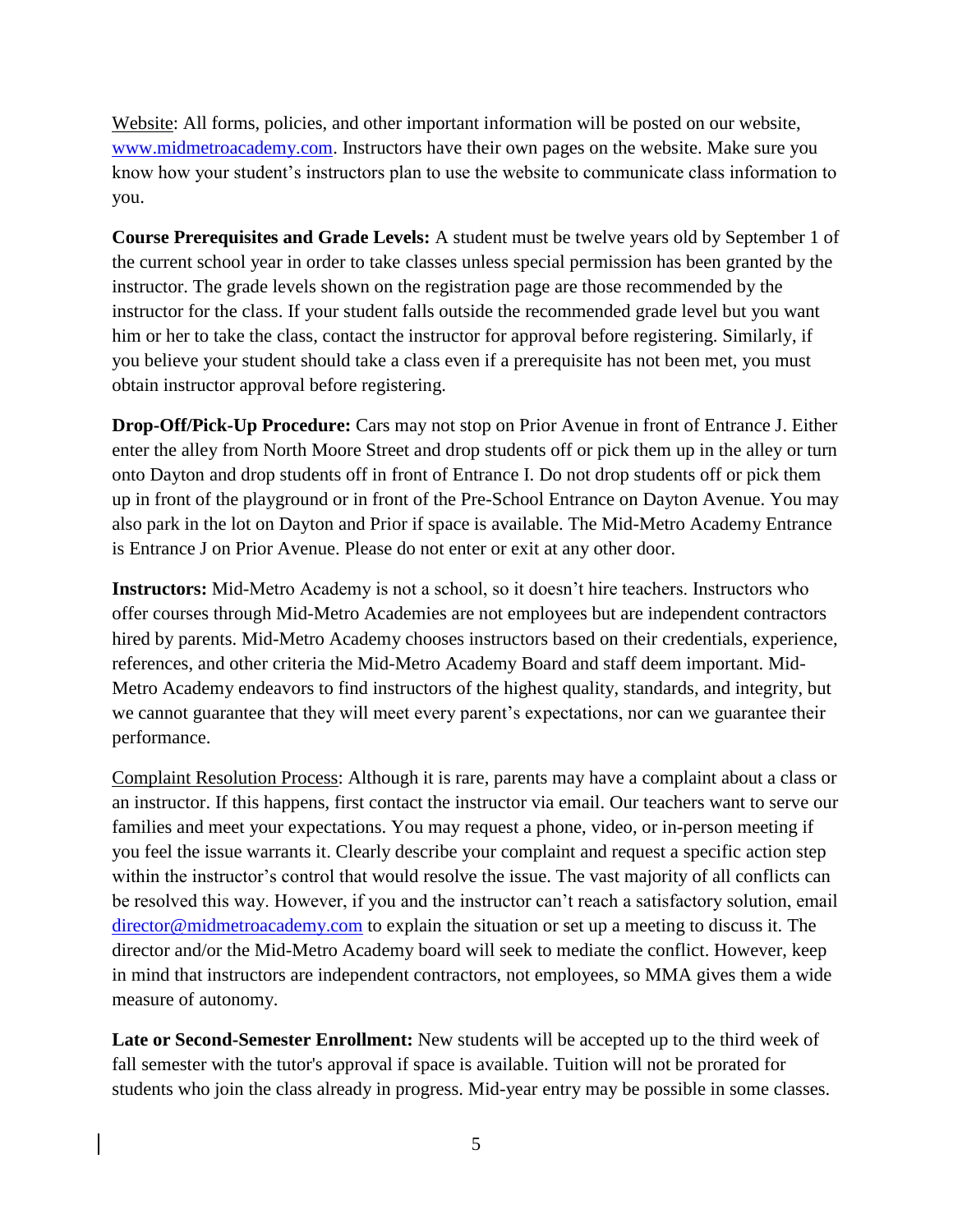Instructor approval is required before registration. Full second-semester payment will be required, plus any supplies or textbook fees the instructor requires.

Lunch Period: Lunchtime is from noon to 12:30 p.m. A limited selection of snacks and drinks is available for purchase in the Student Lounge. Students may bring lunch from home and may use the refrigerator and microwave. Students must label their food items clearly and remove them at the end of each day. Students who drive may go out for lunch if they have no third period class, but it's unlikely they will be able to get out or back in time for a 12:30 class. Lunch must be eaten in designated areas only. Seating in the Student Lounge is limited; certain classrooms are also designated as lunch areas. Each instructor determines the policy for food or beverages in his or her classroom. Wherever students eat or drink—whether at lunchtime or during class, if allowed—they must use good manners, avoid spills, and clean up after themselves thoroughly, disposing of all waste products properly.

**Open but Secure Campus:** Mid-Metro Academy is an open campus. That means we do not monitor when students leave. We ask that students sign in when they arrive. Parents should set expectations for their students regarding whether they may leave the building during lunchtime or during a free period. Entrance J (our entrance) and all other building entrances remain locked at most times. We and all other tenants grant admittance to our space only to those who have an approved purpose for being in the building.

**Permission to Use Photo Images:** Members of Mid-Metro Academy grant permission to use without compensation photographic or video images of their family members with or without their names in Mid-Metro Academy's print and digital communications including the website, emails, press releases, promotional materials, and Facebook posts.

**Student Drivers:** Students who drive themselves to Mid-Metro Academy must comply with all parking instructions. Students may park on the street (as long as they obey *No Parking* signs) and in the lot on Dayton and Prior if space is available. They may not park in the alley or in front of the Preschool entrance on Dayton Ave. They must comply with any snow emergency rules issued by the City of St. Paul.

**Student Lounge:** A monitored Student Lounge is provided as a social Study Hall and lunchroom. Only students who are registered for Study Hall or have paid the Study Hall day fee may use the Student Lounge while classes are in session. Students who remain on the property between classes must be in Study Hall in the Student Lounge or in a designated Quiet Study Hall Space. Students are not allowed in the Student Lounge on days on which they do not have classes. Purchase of Study Hall on a daily basis may not be granted if the administrator determines that adding more students to a period would increase the activity and/or noise level beyond acceptable levels.

Students who are registered for Study Hall may study or socialize in the Student Lounge or may request to be assigned to a Quiet Study Hall Space. Socializing, games, watching videos, and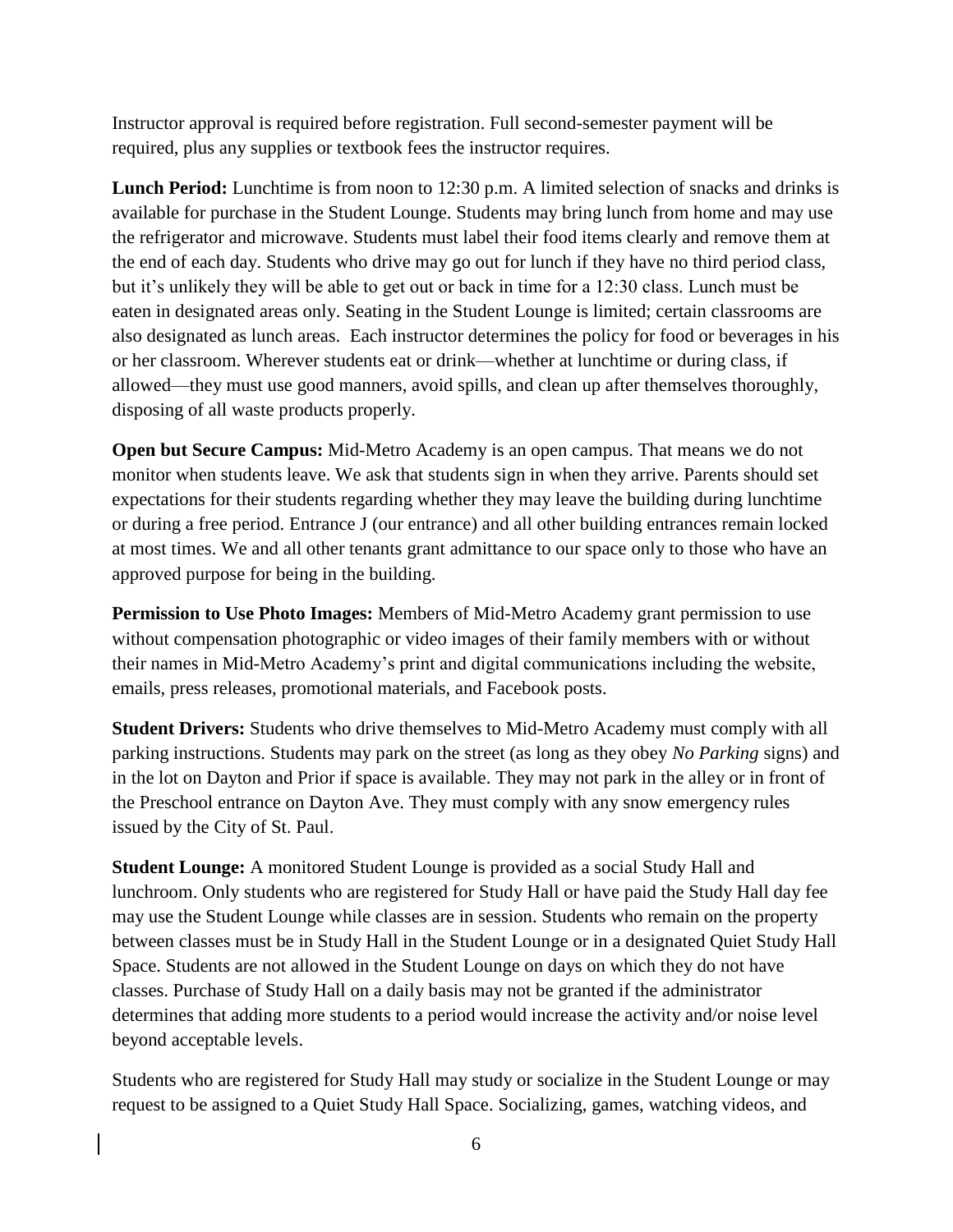listening to music together are acceptable in the Student Lounge during Study Hall. Students should use discretion in what they watch or listen to, realizing that others in the room may not appreciate being exposed to something they haven't chosen. The Student Lounge monitor has the right to ask students to rein in their activities and volume or to turn off a video or music selection at the monitor's discretion. Students are expected to follow the monitor's instructions promptly and courteously. Students who need or want to spend their Study Hall period in a quiet area can let the Study Hall monitor know and they will be assigned to a Quiet Study Hall Space not in the Student Lounge. They must remain in their designated area for the duration of their Study Hall period or return to the Student Lounge. They may not roam the halls or hang out in undesignated areas.

**Study Hall:** Study Hall is available for students who have a free period between classes or who are waiting for siblings or carpool partners who are in class. Parents must register their students for Study Hall on the website registration page if their students will be on-site but not in class on a regular basis during the semester. Study Hall is monitored by volunteers, which allows us to keep the fee low. The cost for one semester for one class period is \$50. The Study Hall meets in the Student Lounge, which is expected to be somewhat noisy but not boisterous. Students may work independently on homework, listen to music or watch videos on personal devices with headphones or with friends if the volume is very low, converse in low tones, or play quiet games with friends. The monitor will assure that the noise level remains reasonable. Students who prefer a quiet and more studious atmosphere may request assignment to a Quiet Study Hall Space.

**Weather:** In case of inclement weather, the decision whether to cancel on-site classes will be made by 10:00 p.m. on the evening before the class day. An email will be sent out as soon as possible, and the announcement will be posted on www.midmetroacademy.com. Depending on the forecast, we may choose to delay our start time and shorten each class period instead of canceling all on-site classes for the entire day. When weather worsens while classes are already in session, we may dismiss classes early, possibly after shortening class periods.

If classes are canceled due to the weather, teachers may elect to hold classes via Zoom or other video conferencing platform. Teachers will email their students with instructions and links for the remote meeting and with assignments for the next week. It is understood that some students may not be able to attend such on-line classes; teachers will work with students to accommodate such situations. No refunds will be given for cancellations due to weather.

#### **Code of Behavior**

Students at Mid-Metro Academy are expected to behave in a respectful manner in all circumstances. Students should display self-respect, respect for the property we're renting, respect for instructors and other adults, and respect for their fellow students.

With that in mind, students must: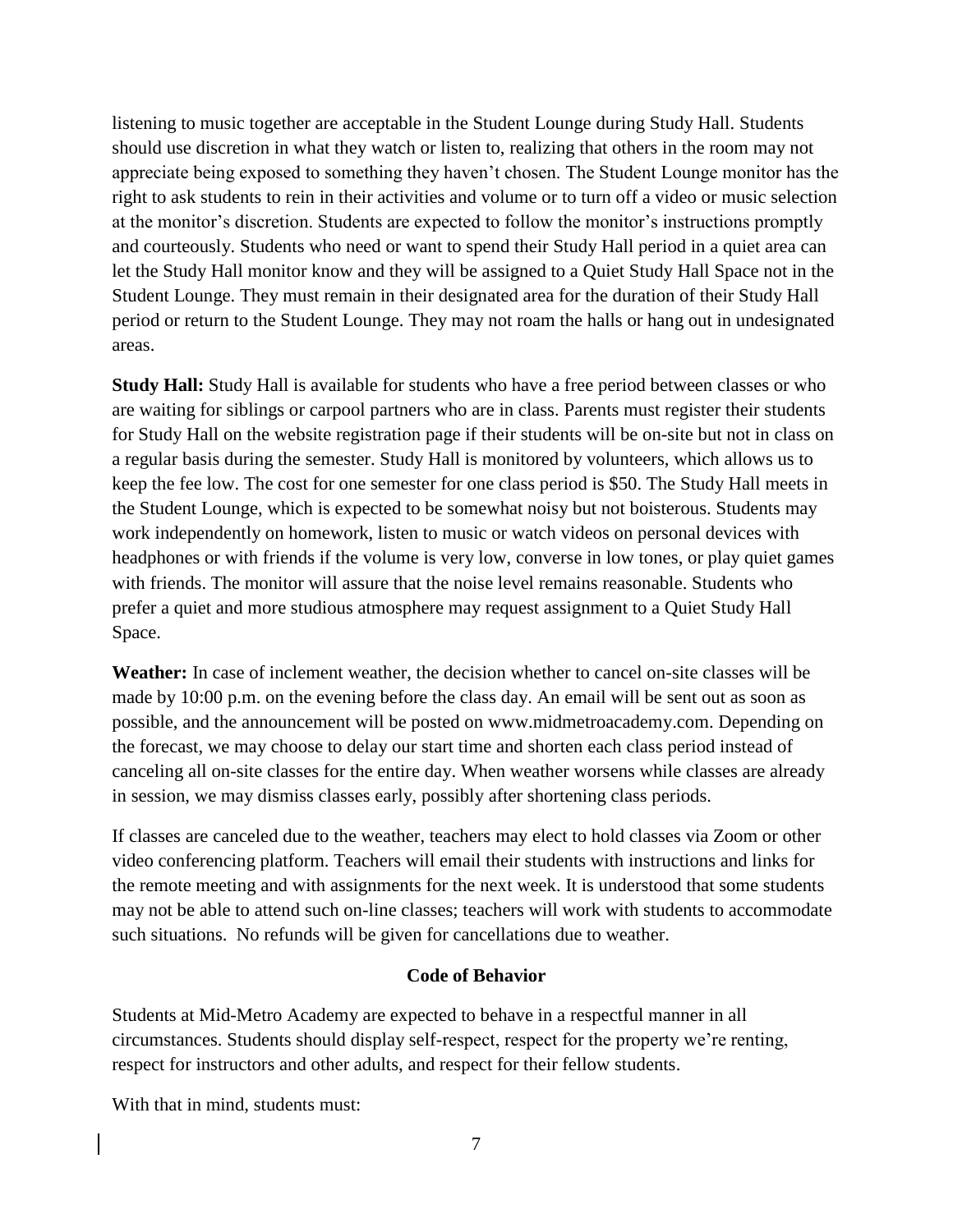- Never bully, belittle, taunt, threaten, curse, or verbally abuse anyone.
- Refrain from inappropriate physical contact, including the following: kissing, holding hands, hugging (other than brief hugs of greeting), wrestling, slapping, punching, tripping, kicking, lifting, tickling, and rough-housing.
- Never cheat on tests, quizzes, or other graded work by obtaining answers from another student, resources that are not allowed, or the internet. Plagiarism (presenting someone else's words or work as your own without giving proper credit) is academic dishonesty and is a form of cheating.
- Not steal. Do not take items that belong to others. Do not take snack items that are available for purchase on the honor system without paying the specified amount.
- Dress appropriately for a school setting. Students may be asked to remove and/or replace articles of clothing that are distracting or could cause offense (such as t-shirts with vulgar or insensitive messages or images; outrageous items; costumes [unless allowed for special occasions]; attire that reveals too much skin or underwear). Extra-large t-shirts will be kept in the Study Hall. Students whose apparel is deemed distracting or offensive will be asked to wear one of those shirts for the day.
- Leave cellphones on silent and put away during class. Instructors may confiscate any cellphones that are being used during class and hold them until the end of class.
- Comply with instructors' stated expectations for behavior and participation in class.
- Pay attention in class and not cause distractions. Students must not throw items, pester others, continually make off-topic or inappropriate remarks, or behave in any other way that interferes with the learning environment.
- Clean up after themselves in classrooms, lounges, hallways, bathrooms, and lunch areas. Waste should be disposed of in the proper receptacles. Any spills must be immediately cleaned up. Students should seek to leave an area in better condition than they found it in.
- Cheerfully assist as requested with set-up and take-down tasks if present when a room is being worked on.
- Report any damage to the building or equipment to an instructor or monitor. Students are responsible for paying for any damage they cause through improper use or deliberate misuse of the building or equipment.

## **Animals**

With the exception of service animals, no animals are allowed at any Mid-Metro Academy activities.

## **Prohibited Items**

Students must leave jackknives, box-cutters, and Exacto knives at home. If an in-class project requires such tools, the instructor must advise the Mid-Metro Academy Director and Program Administrator. Specific guidance will be issued on a case-by-case basis.